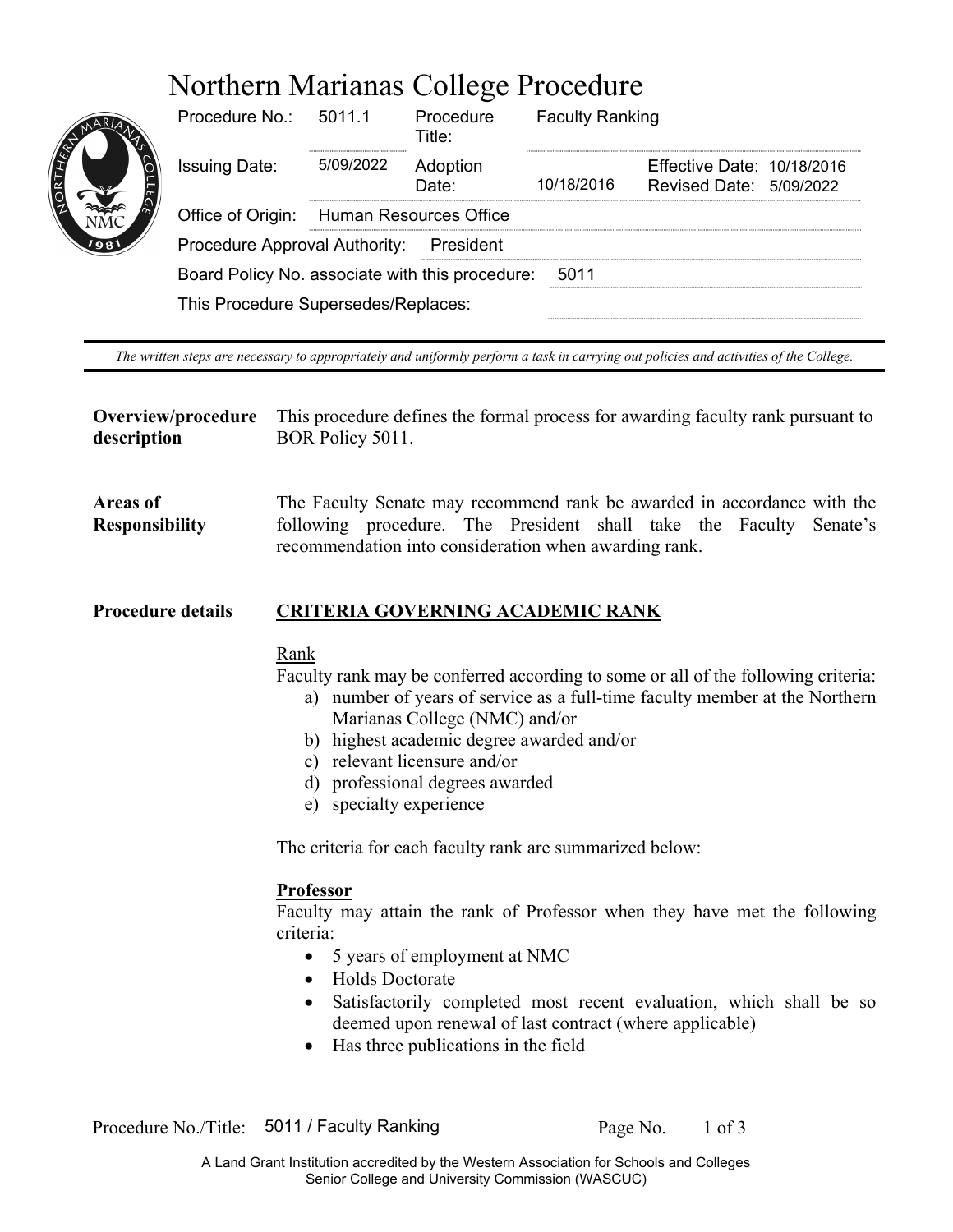## **Associate Professor**

Faculty may attain the rank of Associate Professor when they have met the following criteria:

- Holds Doctorate
- Satisfactorily completed most recent evaluation, which shall be so deemed upon renewal of last contract

# **Assistant Professor II**

 following criteria: Faculty may attain the rank of Assistant Professor II when they have met the

- 4 years employment at NMC
- Holds Master's Degree
- Satisfactorily completed most recent evaluation, which shall be so deemed upon renewal of last contract

# **Assistant Professor I**

 following criteria: Faculty may attain the rank of Assistant Professor I when they have met the

- 2 years employment at NMC
- Holds Master's Degree
- Satisfactorily completed most recent evaluation, which shall be so deemed complete upon renewal of last contract

### **Instructor**

Faculty may obtain the rank of Instructor by virtue of holding a Master's degree.

### **Specialty Instructor**

Faculty may obtain the rank of Specialty Instructor by virtue of holding a Bachelor's Degree and relevant licensure and the relevant professional degree (CPA, RN).

### **Lecturer**

Faculty may obtain the rank of Lecturer by virtue of specialty experience in a field or discipline.

#### Tenure

This procedure, stated or implied, DOES NOT grant Tenure in any shape or form.

#### Ranking and Advancement

Rank and advancement shall be subject to the sole discretion of the President.

### Employee Pay, Compensation and Benefits

Employee pay, compensation and benefits are delineated under separate NMC policy and procedures. Rank and advancement may be conferred with or without

Procedure No./Title: 5011 / Faculty Ranking Page No. 2 of 3

A Land Grant Institution accredited by the Western Association for Schools and Colleges Senior College and University Commission